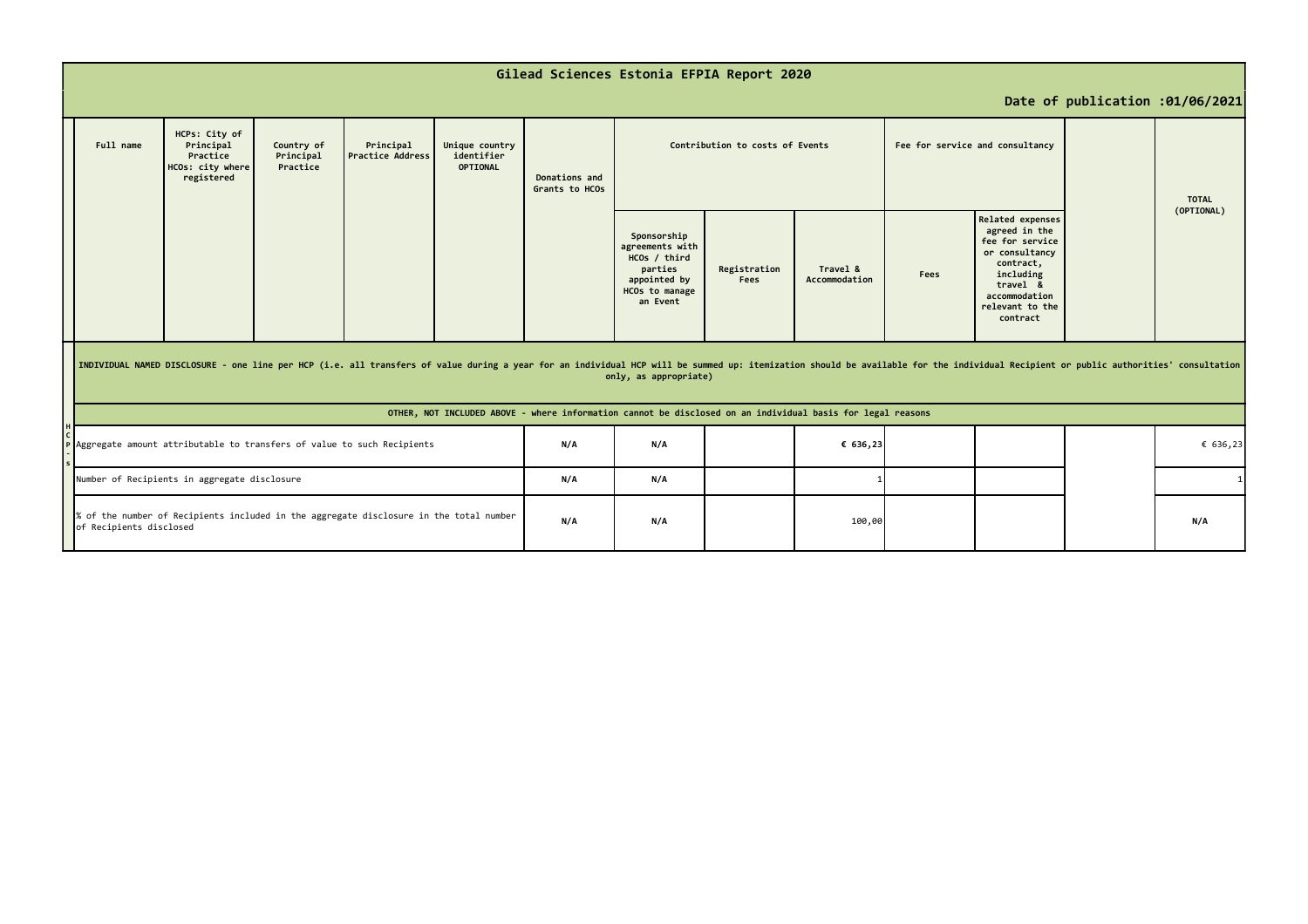|                                                                                                                                                                                                                                                         | Full name                                                              | HCPs: City of<br>Principal<br>Practice<br>HCOs: city where<br>registered | Country of<br>Principal<br>Practice | Principal<br><b>Practice Address</b> | Unique country<br>identifier<br><b>OPTIONAL</b> | Donations and<br>Grants to HCOs | Contribution to costs of Events                                                                         |                      |                           |      | Fee for service and consultancy                                                                                                                              |     | <b>TOTAL</b> |
|---------------------------------------------------------------------------------------------------------------------------------------------------------------------------------------------------------------------------------------------------------|------------------------------------------------------------------------|--------------------------------------------------------------------------|-------------------------------------|--------------------------------------|-------------------------------------------------|---------------------------------|---------------------------------------------------------------------------------------------------------|----------------------|---------------------------|------|--------------------------------------------------------------------------------------------------------------------------------------------------------------|-----|--------------|
|                                                                                                                                                                                                                                                         |                                                                        |                                                                          |                                     |                                      |                                                 |                                 | Sponsorship<br>agreements with<br>HCOs / third<br>parties<br>appointed by<br>HCOs to manage<br>an Event | Registration<br>Fees | Travel &<br>Accommodation | Fees | Related expenses<br>agreed in the<br>fee for service<br>or consultancy<br>contract,<br>including<br>travel &<br>accommodation<br>relevant to the<br>contract |     | (OPTIONAL)   |
| INDIVIDUAL NAMED DISCLOSURE - one line per HCO (i.e. all transfers of value during a year for an individual HCO will be summed up: itemization should be available for the individual Recipient or public authorities' consult<br>only, as appropriate) |                                                                        |                                                                          |                                     |                                      |                                                 |                                 |                                                                                                         |                      |                           |      |                                                                                                                                                              |     |              |
|                                                                                                                                                                                                                                                         | Eesti<br>Akadeemiline<br>Infektsioon                                   | Tartu                                                                    | Estonia                             | Riia 167                             |                                                 |                                 | € 2.500,00                                                                                              |                      |                           |      |                                                                                                                                                              |     | € 2.500,00   |
| OTHER, NOT INCLUDED ABOVE - where information cannot be disclosed on an individual basis for legal reasons                                                                                                                                              |                                                                        |                                                                          |                                     |                                      |                                                 |                                 |                                                                                                         |                      |                           |      |                                                                                                                                                              |     |              |
|                                                                                                                                                                                                                                                         | Aggregate amount attributable to transfers of value to such Recipients |                                                                          |                                     |                                      |                                                 |                                 |                                                                                                         |                      |                           |      |                                                                                                                                                              |     |              |
|                                                                                                                                                                                                                                                         | Number of Recipients in aggregate disclosure                           |                                                                          |                                     |                                      |                                                 |                                 |                                                                                                         |                      |                           |      |                                                                                                                                                              |     |              |
| % of the number of Recipients included in the aggregate disclosure in the total number<br>of Recipients disclosed                                                                                                                                       |                                                                        |                                                                          |                                     |                                      |                                                 |                                 |                                                                                                         |                      |                           |      |                                                                                                                                                              | N/A |              |